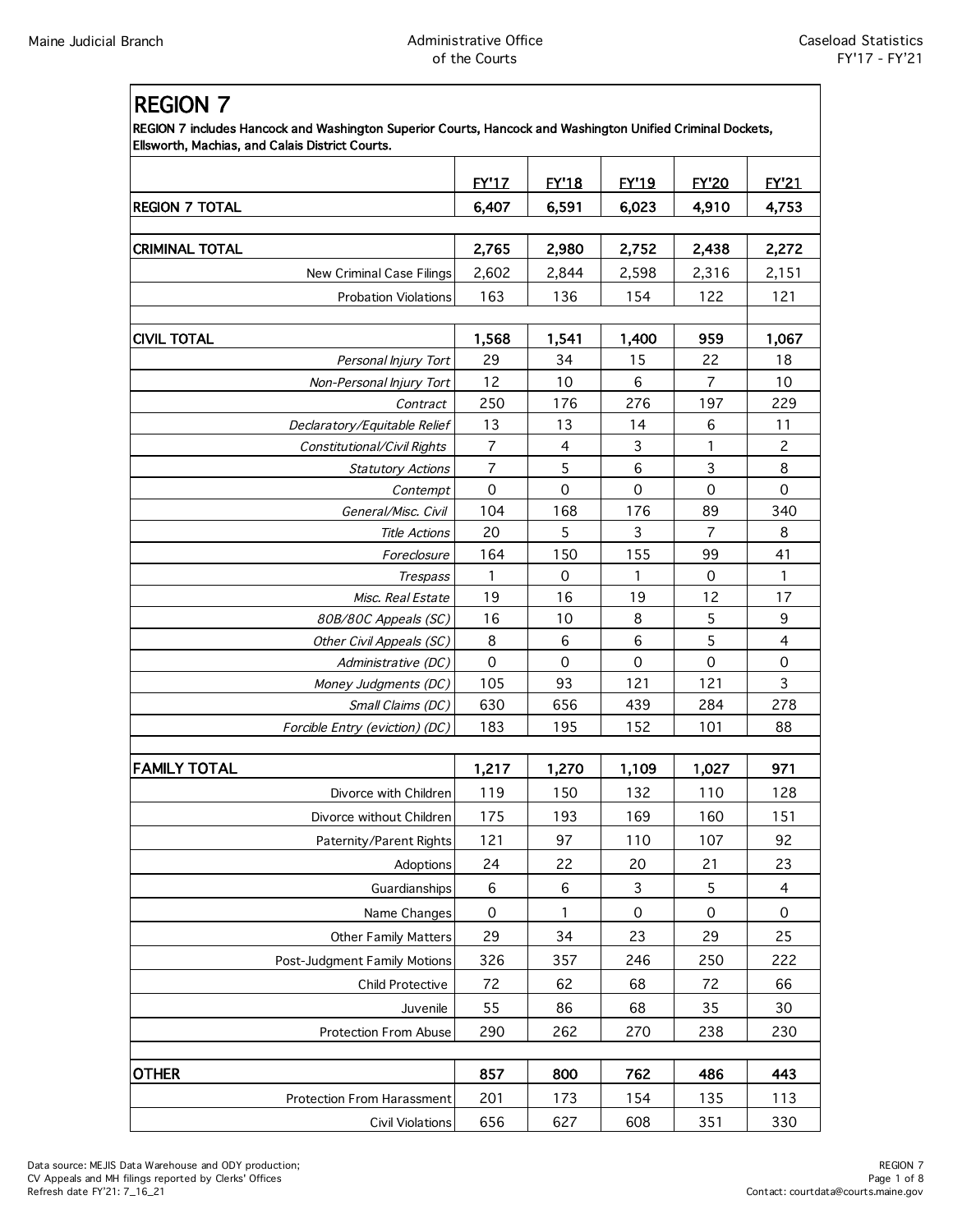| <b>REGION 7</b>                     | <b>FY'17</b> | <b>EY'18</b>   | <b>EY'19</b>   | <b>EY'20</b>   | <b>FY'21</b>   |  |
|-------------------------------------|--------------|----------------|----------------|----------------|----------------|--|
| <b>HANCOCK SUPERIOR COURT TOTAL</b> | 157          | 113            | 90             | 73             | 90             |  |
|                                     |              |                |                |                |                |  |
| <b>CRIMINAL TOTAL</b>               | 34           | 9              | 8              | $\overline{2}$ | 3              |  |
| <b>Probation Violations</b>         | 34           | 9              | 8              | $\overline{c}$ | 3              |  |
|                                     |              |                |                |                |                |  |
| <b>CIVIL TOTAL</b>                  | 123          | 104            | 82             | 71             | 87             |  |
| Personal Injury Tort (SC)           | 14           | 21             | 11             | 15             | 12             |  |
| Non-Personal Injury Tort (SC)       | 5            | 2              | 1              | 2              | 3              |  |
| Contract (SC)                       | 17           | 11             | 15             | 9              | 11             |  |
| Declaratory/Equitable Relief (SC)   | 5            | 8              | 4              | 3              | 9              |  |
| Constitutional/Civil Rights (SC)    | 7            | $\overline{c}$ | $\overline{c}$ | $\Omega$       |                |  |
| <b>Statutory Actions (SC)</b>       | 5            | 4              | 0              | 3              | 4              |  |
| Contempt (SC)                       | 0            | 0              | 0              | $\Omega$       | $\Omega$       |  |
| General/Misc. Civil (SC)            | 14           | 10             | 9              | 11             | 10             |  |
| Title Actions (SC)                  | 7            | 1              | 1              | 6              | 7              |  |
| Foreclosure (SC)                    | 21           | 22             | 16             | 9              | 11             |  |
| Trespass (SC)                       | 1            | 0              | $\Omega$       | 0              | $\Omega$       |  |
| Misc. Real Estate (SC)              | 11           | 8              | 12             | 6              | 9              |  |
| 80B/80C Appeals (SC)                | 10           | 9              | 7              | 3              | 8              |  |
| Other Civil Appeals (SC)            | 6            | 6              | 4              | 4              | $\overline{c}$ |  |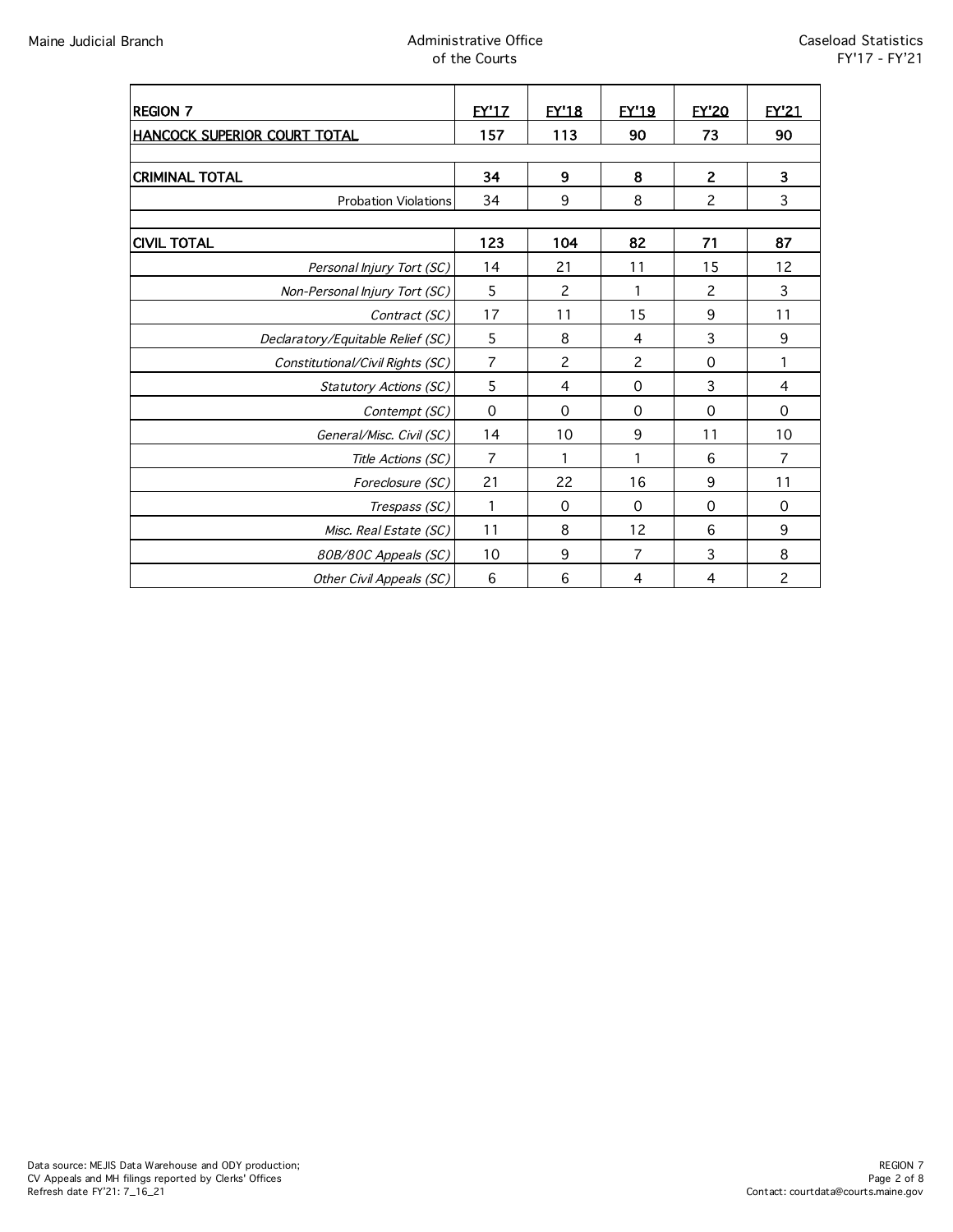| <b>REGION 7</b>                              | EY'17 | EY'18 | <u>EY'19</u> | <u>EY'20</u> | <b>EY'21</b> |  |
|----------------------------------------------|-------|-------|--------------|--------------|--------------|--|
| <b>HANCOCK UNIFIED CRIMINAL DOCKET TOTAL</b> | 1.997 | 2,227 | 2,037        | 1,740        | 1,547        |  |
| Implementation date: 9/3/13                  |       |       |              |              |              |  |
|                                              |       |       |              |              |              |  |
| <b>CRIMINAL TOTAL</b>                        | 1,644 | 1,855 | 1,696        | 1,533        | 1,368        |  |
| New Criminal Case Filings                    | 1,569 | 1,786 | 1,602        | 1,452        | 1,290        |  |
| <b>Probation Violations</b>                  | 75    | 69    | 94           | 81           | 78           |  |
|                                              |       |       |              |              |              |  |
| <b>CIVIL VIOLATIONS</b>                      | 353   | 372   | 341          | 207          | 179          |  |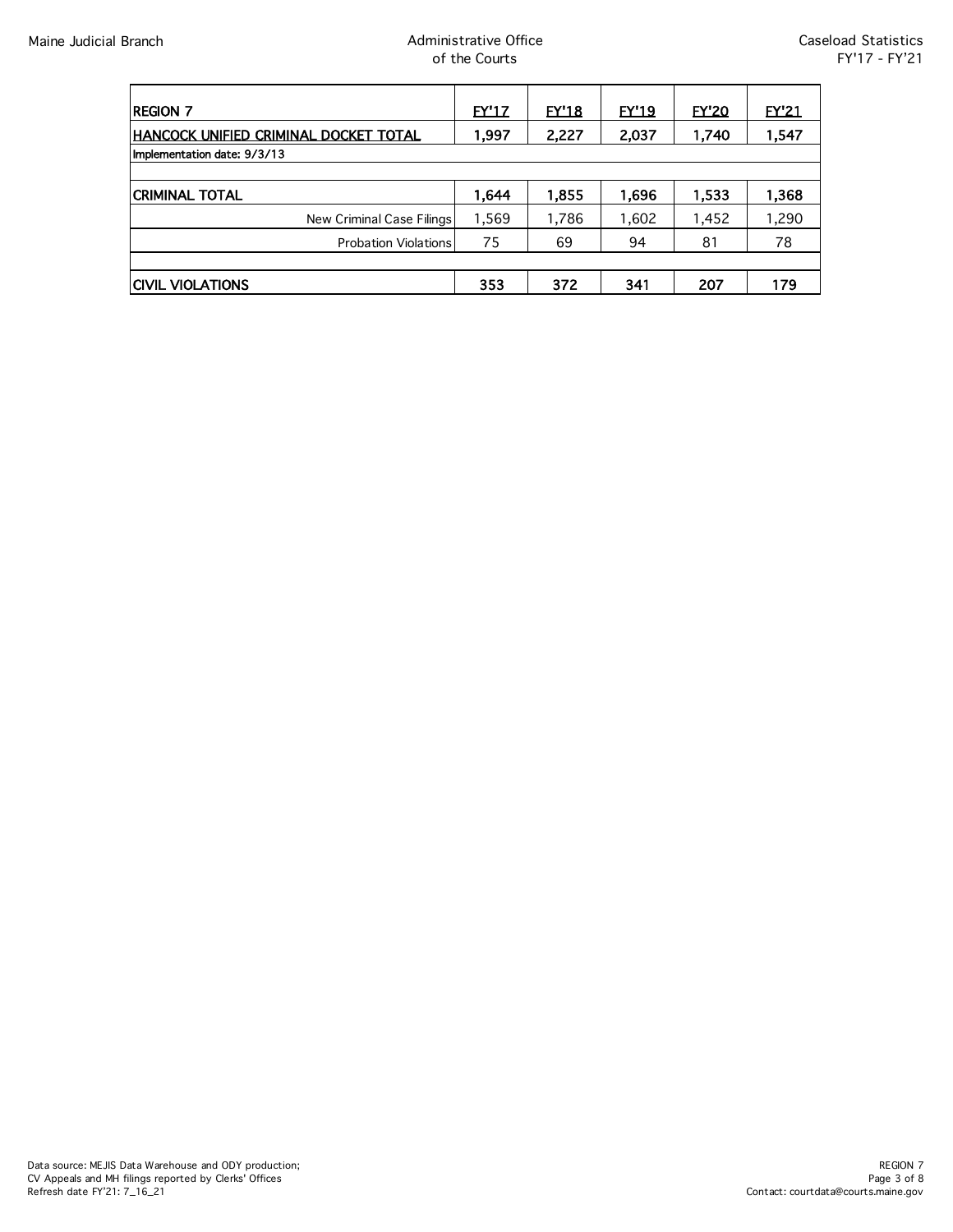| <b>REGION 7</b>                        | <b>FY'17</b>   | <b>EY'18</b>   | <b>EY'19</b>   | <b>EY'20</b> | <b>EY'21</b>   |  |
|----------------------------------------|----------------|----------------|----------------|--------------|----------------|--|
| <b>WASHINGTON SUPERIOR COURT TOTAL</b> | 80             | 61             | 70             | 49           | 38             |  |
|                                        |                |                |                |              |                |  |
| <b>CRIMINAL TOTAL</b>                  | 25             | 21             | $\overline{7}$ | 8            | 5              |  |
| <b>Probation Violations</b>            | 25             | 21             | 7              | 8            | 5              |  |
|                                        |                |                |                |              |                |  |
| <b>CIVIL TOTAL</b>                     | 55             | 40             | 63             | 41           | 33             |  |
| Personal Injury Tort (SC)              | 12             | 11             | 3              | 5            | 4              |  |
| Non-Personal Injury Tort (SC)          | 1              | $\overline{c}$ | 0              | $\mathbf 0$  | $\mathbf 0$    |  |
| Contract (SC)                          | $\overline{7}$ | 4              | 4              | 10           | 3              |  |
| Declaratory/Equitable Relief (SC)      | $\overline{c}$ | 3              | 3              | 0            | 1              |  |
| Constitutional/Civil Rights (SC)       | 0              | $\overline{c}$ | 1              |              |                |  |
| Statutory Actions (SC)                 | 1              | 1              | $\overline{c}$ | $\Omega$     | 3              |  |
| Contempt (SC)                          | $\mathbf 0$    | 0              | 0              | $\Omega$     | 0              |  |
| General/Misc. Civil (SC)               | 5              | 3              | 3              | 3            | 5              |  |
| Title Actions (SC)                     | $\overline{c}$ |                |                | $\Omega$     |                |  |
| Foreclosure (SC)                       | 14             | 9              | 39             | 17           | 9              |  |
| Trespass (SC)                          | 0              | 0              | $\Omega$       | $\mathbf 0$  | $\mathbf 0$    |  |
| Misc. Real Estate (SC)                 | 3              | 3              | 4              | 2            | 3              |  |
| 80B/80C Appeals (SC)                   | 6              | 1              | 1              | 2            |                |  |
| Other Civil Appeals (SC)               | $\overline{c}$ | $\mathbf 0$    | $\overline{c}$ |              | $\overline{c}$ |  |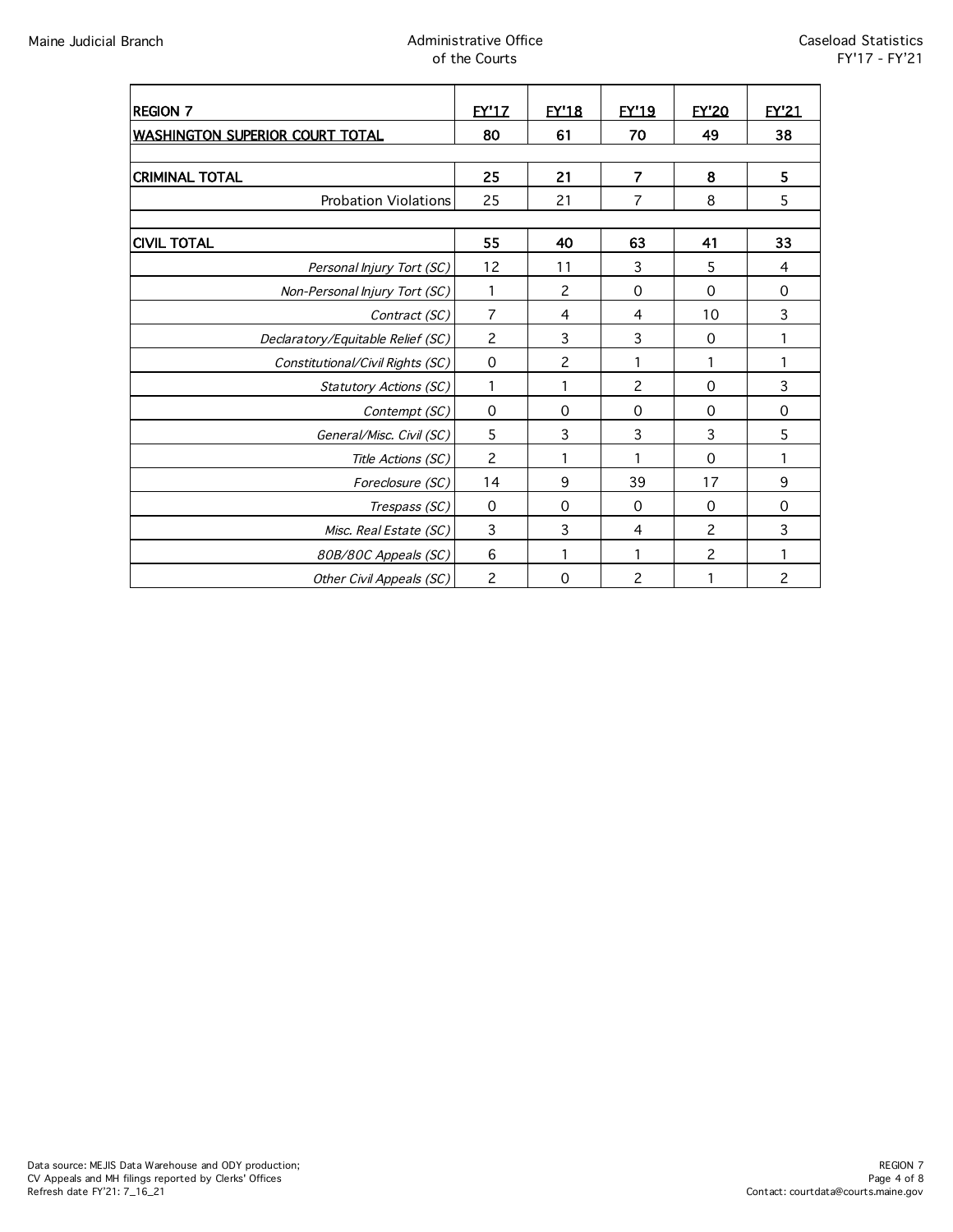| Iregion 7                                        | <u>EY'17</u> | <b>EY'18</b> | <b>FY'19</b> | <b>EY'20</b> | <b>EY'21</b> |
|--------------------------------------------------|--------------|--------------|--------------|--------------|--------------|
| <u>IWASHINGTON UNIFIED CRIMINAL DOCKET TOTAL</u> | 1.365        | 1,350        | 1,308        | 1,038        | 1,047        |
| Implementation date: 7/1/15                      |              |              |              |              |              |
|                                                  |              |              |              |              |              |
| ICRIMINAL TOTAL                                  | 1,062        | 1,095        | 1,041        | 894          | 896          |
| New Criminal Case Filings                        | 1,033        | 1,058        | 996          | 864          | 861          |
| <b>Probation Violations</b>                      | 29           | 37           | 45           | 30           | 35           |
|                                                  |              |              |              |              |              |
| ICIVIL VIOLATIONS                                | 303          | 255          | 267          | 144          | 151          |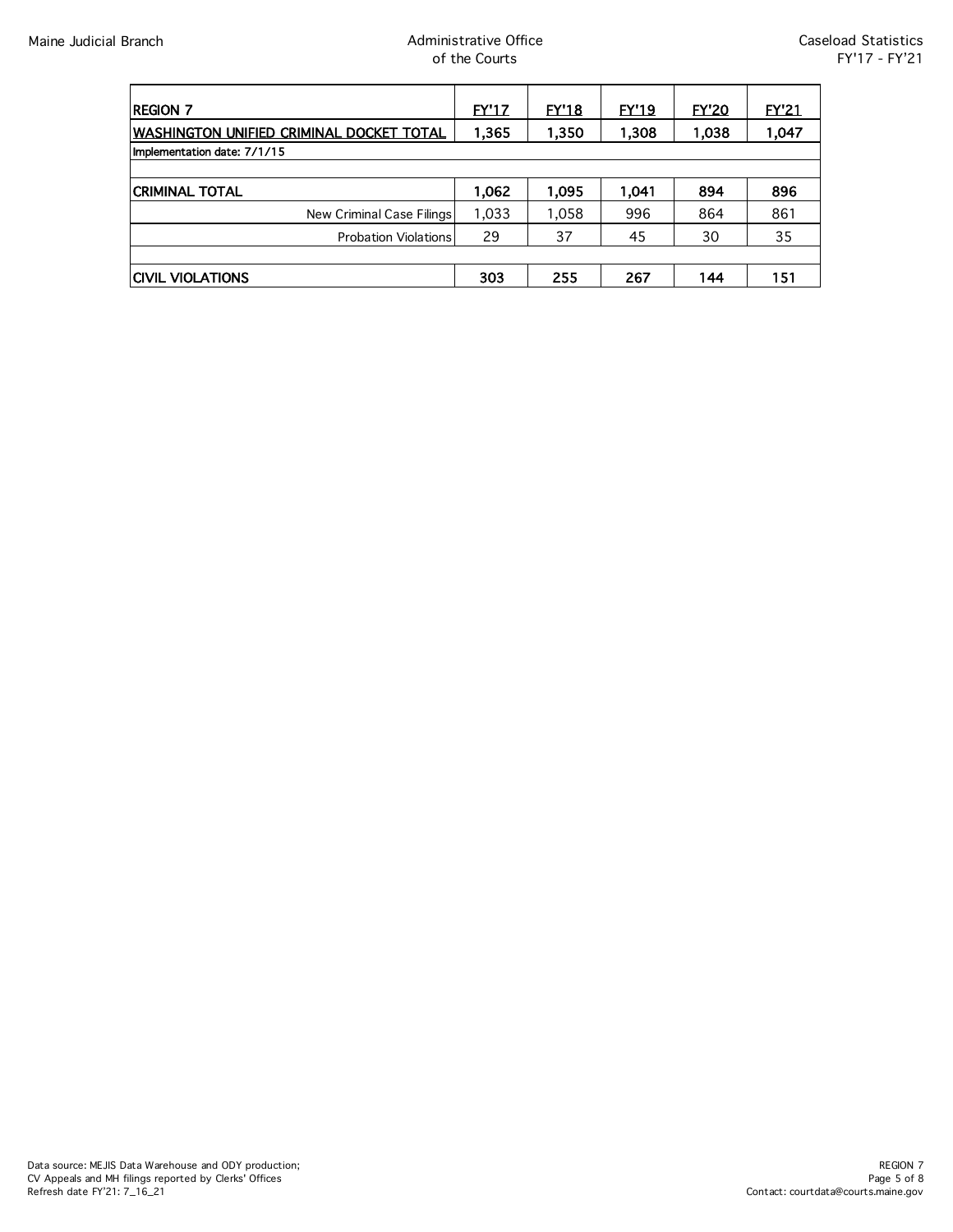| <b>REGION 7</b>                                 | <b>FY'17</b>   | <b>EY'18</b> | <b>EY'19</b>        | <b>FY'20</b>       | <b>EY'21</b>             |
|-------------------------------------------------|----------------|--------------|---------------------|--------------------|--------------------------|
| ELLSWORTH DISTRICT COURT TOTAL                  | 1,693          | 1,648        | 1,477               | 1,271              | 1,235                    |
|                                                 |                |              |                     |                    |                          |
| <b>CRIMINAL TOTAL</b>                           | $\mathbf 0$    | 0            | $\mathbf 0$         | $\mathbf 0$        | $\mathbf 0$              |
| <b>Probation Violations</b>                     | $\mathbf 0$    | $\mathbf 0$  | $\mathbf 0$         | $\mathbf 0$        | $\mathbf 0$              |
|                                                 |                |              |                     |                    |                          |
| <b>CIVIL TOTAL</b><br>Personal Injury Tort (DC) | 833<br>3       | 805<br>1     | 719<br>$\mathbf 0$  | 545<br>$\mathbf 0$ | 551<br>1                 |
|                                                 | $\overline{4}$ | 4            | $\overline{4}$      | 5                  | $\overline{7}$           |
| Non-Personal Injury Tort (DC)                   | 123            | 96           | 123                 | 85                 | 105                      |
| Contract (DC)                                   | 4              | 2            | 4                   | 1                  |                          |
| Declaratory/Equitable Relief (DC)               | $\mathbf 0$    | $\mathbf 0$  | $\mathbf 0$         | $\mathbf 0$        | 1<br>$\mathbf 0$         |
| Constitutional/Civil Rights (DC)                | $\mathbf{1}$   | 0            | 3                   | $\mathbf 0$        | 1                        |
| Statutory Actions (DC)<br>Contempt (DC)         | $\mathbf 0$    | $\mathbf 0$  | $\mathbf 0$         | $\mathbf 0$        | $\mathbf 0$              |
|                                                 | 40             | 88           | 93                  | 42                 | 142                      |
| General/Misc. Civil (DC)                        | $\overline{7}$ | 1            | $\mathbf 0$         | $\mathbf 0$        | 0                        |
| Title Actions (DC)<br>Foreclosure (DC)          | 79             | 66           | 65                  | 44                 | 12                       |
| Trespass (DC)                                   | 0              | 0            | 1                   | 0                  | 1                        |
| Misc. Real Estate (DC)                          | 3              | 3            | $\overline{c}$      | 4                  | $\overline{c}$           |
| Administrative (DC)                             | $\mathbf 0$    | $\mathbf 0$  | $\mathbf 0$         | $\mathbf 0$        | $\mathbf 0$              |
| Money Judgments (DC)                            | 85             | 52           | 89                  | 77                 | 3                        |
| Small Claims (DC)                               | 368            | 354          | 242                 | 212                | 217                      |
| Forcible Entry (eviction) (DC)                  | 116            | 138          | 93                  | 75                 | 59                       |
|                                                 |                |              |                     |                    |                          |
| <b>FAMILY TOTAL</b>                             | 761            | 772          | 684                 | 648                | 623                      |
| Divorce with Children                           | 74             | 98           | 90                  | 78                 | 82                       |
| Divorce without Children                        | 113            | 131          | 99                  | 104                | 104                      |
| Paternity/Parent Rights                         | 69             | 44           | 56                  | 54                 | 57                       |
| Adoptions                                       | 16             | 18           | $\overline{7}$      | 13                 | 18                       |
| Guardianships                                   | 5              | 3            | $\mathbf{Z}$        | $\overline{4}$     | $\overline{\mathcal{L}}$ |
| Name Changes                                    | $\mathbf 0$    | 1            | $\mathsf{O}\xspace$ | $\mathbf 0$        | $\mathsf{O}\xspace$      |
| Other Family Matters                            | 18             | 16           | 14                  | 16                 | 10                       |
| Post-Judgment Family Motions                    | 201            | 222          | 157                 | 148                | 125                      |
| Child Protective                                | 41             | 41           | 46                  | 60                 | 53                       |
| Juvenile                                        | 30             | 50           | 41                  | 14                 | 19                       |
| Protection From Abuse                           | 194            | 148          | 172                 | 157                | 151                      |
|                                                 |                |              |                     |                    |                          |
| <b>OTHER</b>                                    | 99             | 71           | 74                  | 78                 | 61                       |
| Protection From Harassment                      | 99             | 71           | 74                  | 78                 | 61                       |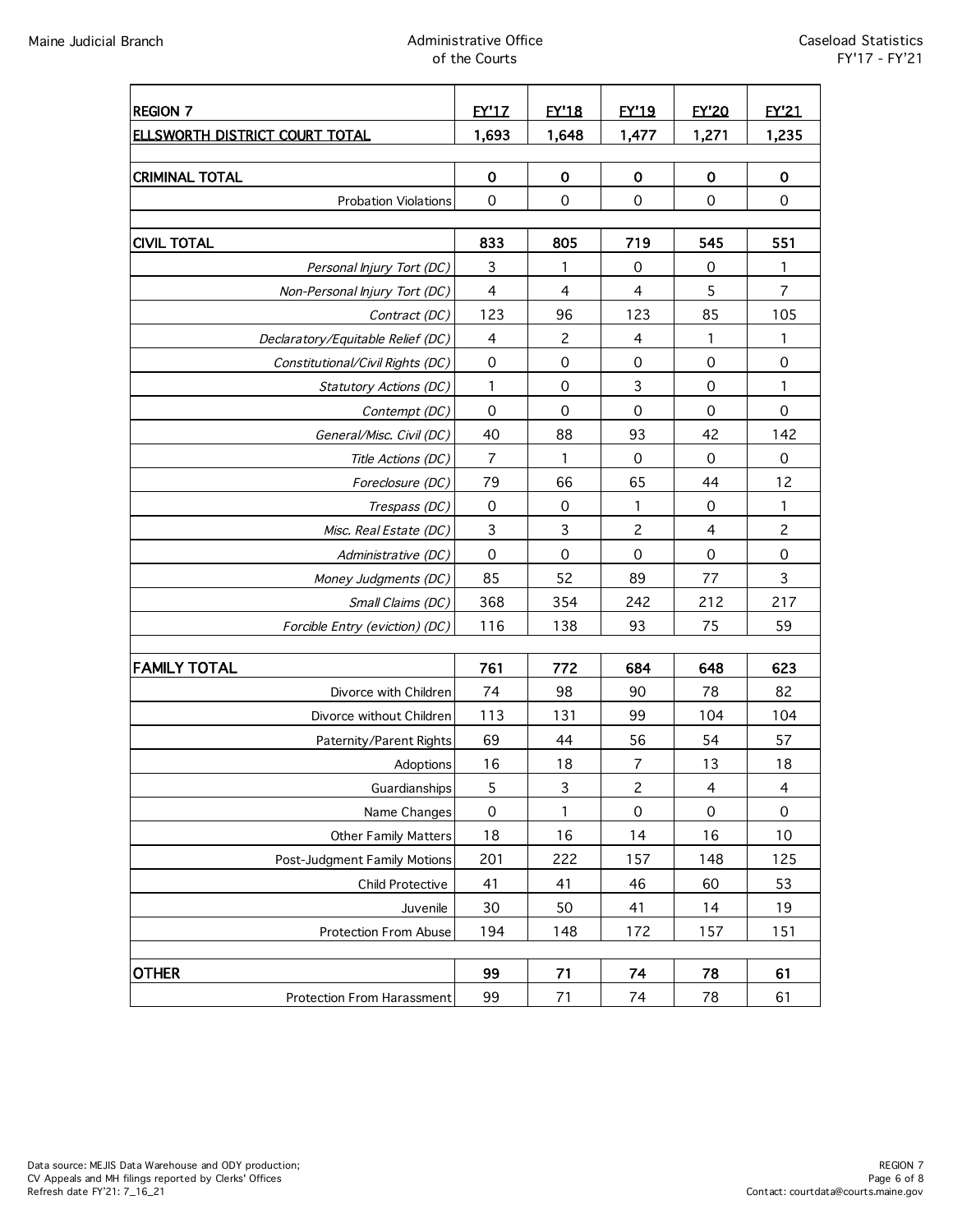| <b>REGION 7</b>                     | <b>EY'17</b>              | <b>EY'18</b>        | <b>EY'19</b>        | <b>EY'20</b>        | <b>EY'21</b>        |
|-------------------------------------|---------------------------|---------------------|---------------------|---------------------|---------------------|
| <b>MACHIAS DISTRICT COURT TOTAL</b> | 641                       | 700                 | 591                 | 433                 | 472                 |
|                                     |                           |                     |                     |                     |                     |
| <b>CRIMINAL TOTAL</b>               | $\mathbf 0$               | $\mathbf 0$         | $\mathbf 0$         | $\mathbf{1}$        | $\mathbf 0$         |
| <b>Probation Violations</b>         | $\mathbf 0$               | $\mathbf 0$         | $\mathbf 0$         | 1                   | $\mathbf 0$         |
| <b>CIVIL TOTAL</b>                  | 293                       | 344                 | 302                 | 177                 | 231                 |
| Personal Injury Tort (DC)           | $\mathbf 0$               | 1                   | $\mathbf 0$         | $\overline{c}$      | 1                   |
| Non-Personal Injury Tort (DC)       | 1                         | 1                   | $\mathbf 0$         | $\mathbf 0$         | $\mathbf 0$         |
| Contract (DC)                       | 46                        | 34                  | 57                  | 43                  | 72                  |
| Declaratory/Equitable Relief (DC)   | 1                         | $\mathbf 0$         | $\overline{c}$      | $\overline{c}$      | $\mathbf 0$         |
| Constitutional/Civil Rights (DC)    | $\mathbf 0$               | $\mathbf 0$         | $\mathbf 0$         | $\mathbf 0$         | $\mathsf{O}\xspace$ |
| Statutory Actions (DC)              | 0                         | 0                   | 1                   | $\mathbf 0$         | $\mathsf{O}\xspace$ |
| Contempt (DC)                       | $\mathbf 0$               | $\mathbf 0$         | $\mathbf 0$         | 0                   | $\Omega$            |
| General/Misc. Civil (DC)            | 29                        | 37                  | 47                  | 20                  | 103                 |
| Title Actions (DC)                  | $\overline{4}$            | 1                   | $\mathbf 0$         | 1                   | $\mathbf 0$         |
| Foreclosure (DC)                    | 35                        | 31                  | 19                  | 16                  | 6                   |
| Trespass (DC)                       | $\mathbf 0$               | 0                   | $\mathbf 0$         | 0                   | 0                   |
| Misc. Real Estate (DC)              | $\mathbf{1}$              | $\overline{c}$      | $\mathbf{1}$        | $\mathbf 0$         | 3                   |
| Administrative (DC)                 | $\mathbf 0$               | $\mathbf 0$         | $\mathbf 0$         | $\mathbf 0$         | $\mathbf 0$         |
| Money Judgments (DC)                | 14                        | 23                  | 22                  | 36                  | $\mathbf 0$         |
| Small Claims (DC)                   | 134                       | 176                 | 108                 | 38                  | 26                  |
| Forcible Entry (eviction) (DC)      | 28                        | 38                  | 45                  | 19                  | 20                  |
|                                     |                           |                     |                     |                     |                     |
| <b>FAMILY TOTAL</b>                 | 283                       | 300                 | 242                 | 210                 | 208                 |
| Divorce with Children               | 28                        | 28                  | 15                  | 16                  | 29                  |
| Divorce without Children            | 38                        | 36                  | 45                  | 30                  | 37                  |
| Paternity/Parent Rights             | 31                        | 30                  | 31                  | 29                  | 23                  |
| Adoptions                           | $\ensuremath{\mathsf{3}}$ | 3                   | $\overline{4}$      | $\overline{4}$      | 4                   |
| Guardianships                       | 1                         | $\overline{c}$      | 1                   | 1                   | $\mbox{O}$          |
| Name Changes                        | $\mathsf{O}\xspace$       | $\mathsf{O}\xspace$ | $\mathsf{O}\xspace$ | $\mathsf{O}\xspace$ | $\mathbf 0$         |
| Other Family Matters                | $\,6$                     | 14                  | $\mathsf 3$         | $9\,$               | 10                  |
| Post-Judgment Family Motions        | 79                        | 91                  | 62                  | 54                  | 48                  |
| Child Protective                    | 19                        | 11                  | 14                  | 8                   | $\,6$               |
| Juvenile                            | 16                        | 23                  | 16                  | 6                   | $\overline{c}$      |
| Protection From Abuse               | 62                        | 62                  | 51                  | 53                  | 49                  |
|                                     |                           |                     |                     |                     |                     |
| <b>OTHER</b>                        | 65                        | 56                  | 47                  | 45                  | 33                  |
| Protection From Harassment          | 65                        | 56                  | 47                  | 45                  | 33                  |